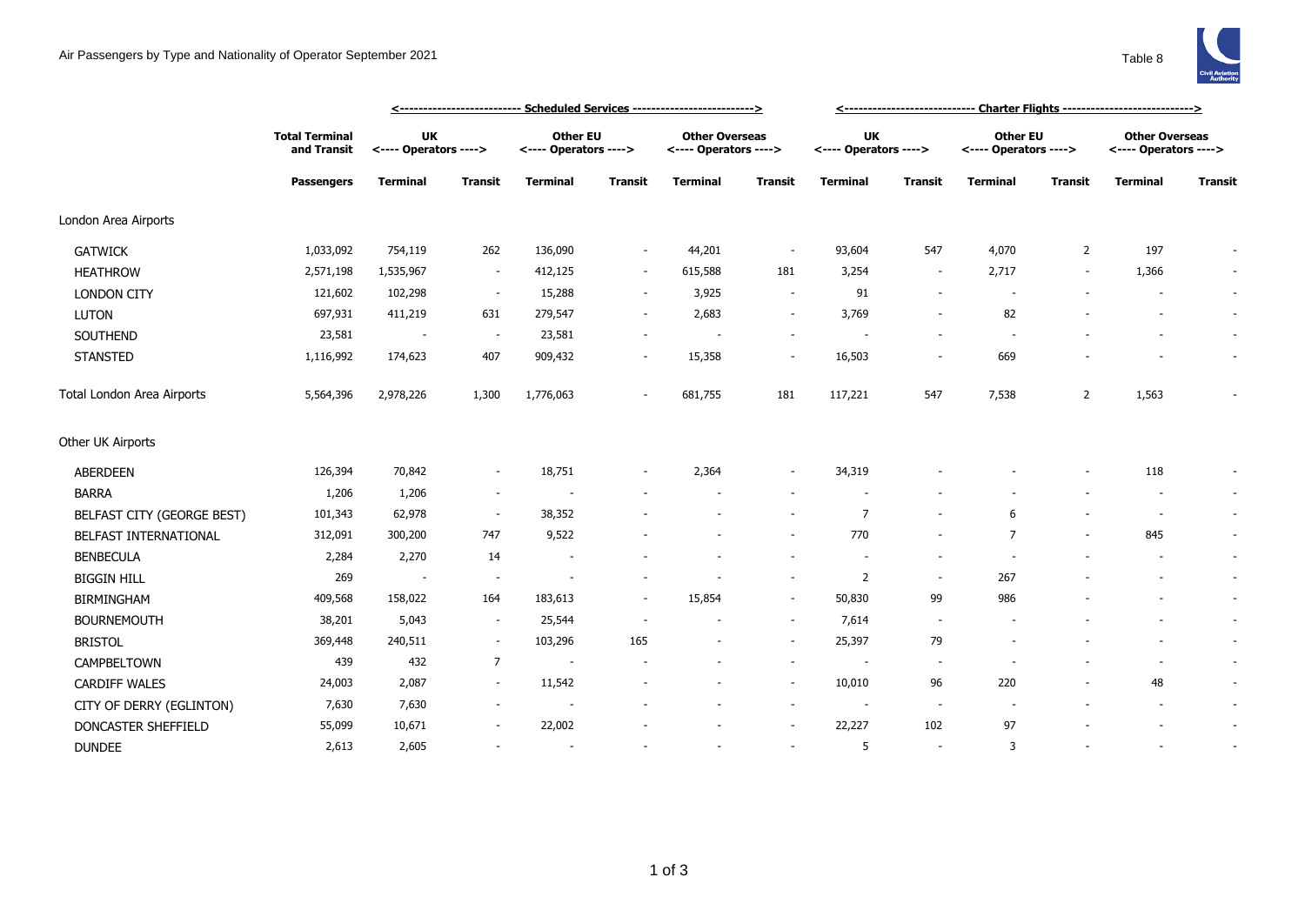

|                                       |                                                           | <u> &lt;--------------------------- Scheduled Services --------------------------&gt;</u> |                          |                                          |                |                                                |                          | <u>&lt;----------------------------- Charter Flights ----------------------------&gt;</u> |                          |                                   |         |                                                |                |
|---------------------------------------|-----------------------------------------------------------|-------------------------------------------------------------------------------------------|--------------------------|------------------------------------------|----------------|------------------------------------------------|--------------------------|-------------------------------------------------------------------------------------------|--------------------------|-----------------------------------|---------|------------------------------------------------|----------------|
|                                       | <b>Total Terminal</b><br>and Transit<br><b>Passengers</b> | <b>UK</b><br><---- Operators ---->                                                        |                          | <b>Other EU</b><br><---- Operators ----> |                | <b>Other Overseas</b><br><---- Operators ----> |                          | <b>UK</b><br><---- Operators ---->                                                        |                          | Other EU<br><---- Operators ----> |         | <b>Other Overseas</b><br><---- Operators ----> |                |
|                                       |                                                           | <b>Terminal</b>                                                                           | <b>Transit</b>           | <b>Terminal</b>                          | <b>Transit</b> | <b>Terminal</b>                                | <b>Transit</b>           | <b>Terminal</b>                                                                           | <b>Transit</b>           | <b>Terminal</b>                   | Transit | <b>Terminal</b>                                | <b>Transit</b> |
| Other UK Airports                     |                                                           |                                                                                           |                          |                                          |                |                                                |                          |                                                                                           |                          |                                   |         |                                                |                |
| <b>EAST MIDLANDS</b><br>INTERNATIONAL | 168,247                                                   | 57,847                                                                                    |                          | 89,744                                   |                |                                                | $\overline{a}$           | 20,524                                                                                    | ÷,                       | 132                               |         |                                                |                |
| <b>EDINBURGH</b>                      | 458,307                                                   | 256,388                                                                                   | 983                      | 190,529                                  |                | 8,754                                          | $\sim$                   | 671                                                                                       | $\overline{\phantom{a}}$ | 808                               |         | 174                                            |                |
| <b>EXETER</b>                         | 20,731                                                    | 14,104                                                                                    | $\sim$                   | 2,917                                    |                |                                                | $\sim$                   | 3,619                                                                                     | $\overline{\phantom{a}}$ | 91                                |         |                                                |                |
| GLASGOW                               | 303,714                                                   | 245,282                                                                                   | 329                      | 41,461                                   |                | 9,595                                          | $\sim$                   | 6,912                                                                                     | $\overline{\phantom{a}}$ | 135                               |         | $\sim$                                         |                |
| <b>HUMBERSIDE</b>                     | 3,877                                                     | 830                                                                                       | $\overline{\phantom{a}}$ | 796                                      |                |                                                | $\overline{\phantom{a}}$ | 2,174                                                                                     | $\overline{\phantom{a}}$ | 68                                |         | 9                                              |                |
| <b>INVERNESS</b>                      | 55,619                                                    | 53,148                                                                                    | $\sim$                   | 2,471                                    |                |                                                |                          |                                                                                           |                          |                                   |         |                                                | $\sim$         |
| <b>ISLAY</b>                          | 1,811                                                     | 1,792                                                                                     | 19                       |                                          |                |                                                |                          |                                                                                           |                          |                                   |         |                                                |                |
| ISLES OF SCILLY (ST.MARYS)            | 9,871                                                     | 9,871                                                                                     |                          |                                          |                |                                                |                          |                                                                                           |                          |                                   |         |                                                |                |
| <b>KIRKWALL</b>                       | 9,849                                                     | 9,177                                                                                     | 672                      |                                          |                |                                                |                          |                                                                                           |                          |                                   |         |                                                | $\sim$         |
| LANDS END (ST JUST)                   | 7,213                                                     | 7,213                                                                                     |                          |                                          |                |                                                |                          |                                                                                           |                          |                                   |         |                                                |                |
| <b>LEEDS BRADFORD</b>                 | 146,750                                                   | 99,281                                                                                    | $\overline{\phantom{a}}$ | 47,469                                   |                |                                                |                          |                                                                                           |                          |                                   |         |                                                |                |
| LERWICK (TINGWALL)                    | 294                                                       | 294                                                                                       |                          |                                          |                |                                                |                          |                                                                                           |                          |                                   |         |                                                |                |
| LIVERPOOL (JOHN LENNON)               | 189,022                                                   | 89,841                                                                                    | $\overline{\phantom{a}}$ | 98,321                                   |                |                                                | $\overline{\phantom{a}}$ | 407                                                                                       | $\overline{\phantom{a}}$ | 453                               |         |                                                |                |
| <b>MANCHESTER</b>                     | 974,924                                                   | 409,171                                                                                   | 143                      | 382,660                                  |                | 69,639                                         | $\sim$                   | 109,259                                                                                   | $\overline{\phantom{a}}$ | 574                               |         | 3,478                                          |                |
| <b>NEWCASTLE</b>                      | 179,488                                                   | 134,400                                                                                   | 248                      | 44,684                                   |                |                                                |                          |                                                                                           | $\overline{\phantom{a}}$ | 156                               |         |                                                |                |
| NEWQUAY                               | 16,659                                                    | 14,015                                                                                    | $\overline{\phantom{a}}$ | 2,644                                    |                |                                                |                          |                                                                                           |                          |                                   |         |                                                |                |
| <b>NORWICH</b>                        | 15,577                                                    | 5,459                                                                                     | $\sim$                   | 1,471                                    |                |                                                | $\overline{\phantom{a}}$ | 8,647                                                                                     |                          |                                   |         |                                                | $\sim$         |
| OXFORD (KIDLINGTON)                   | 50                                                        | 50                                                                                        |                          |                                          |                |                                                |                          |                                                                                           |                          |                                   |         |                                                |                |
| <b>PRESTWICK</b>                      | 16,303                                                    | $\overline{\phantom{a}}$                                                                  | $\overline{\phantom{a}}$ | 16,303                                   |                |                                                |                          |                                                                                           |                          |                                   |         |                                                |                |
| SOUTHAMPTON                           | 42,152                                                    | 40,279                                                                                    | $\sim$                   | 1,593                                    |                |                                                | $\sim$                   | 280                                                                                       |                          |                                   |         |                                                |                |
| <b>STORNOWAY</b>                      | 7,531                                                     | 7,392                                                                                     | 139                      | $\overline{\phantom{a}}$                 |                |                                                | $\sim$                   | $\overline{\phantom{a}}$                                                                  |                          |                                   |         |                                                |                |
| <b>SUMBURGH</b>                       | 19,475                                                    | 9,668                                                                                     | 74                       |                                          |                |                                                | $\overline{a}$           | 9,733                                                                                     |                          |                                   |         |                                                |                |
| TEESSIDE INTERNATIONAL                | 11,172                                                    | 5,438                                                                                     | 562                      | 4,998                                    |                |                                                | $\sim$                   | 95                                                                                        | $\overline{\phantom{a}}$ | 79                                |         | $\overline{a}$                                 |                |